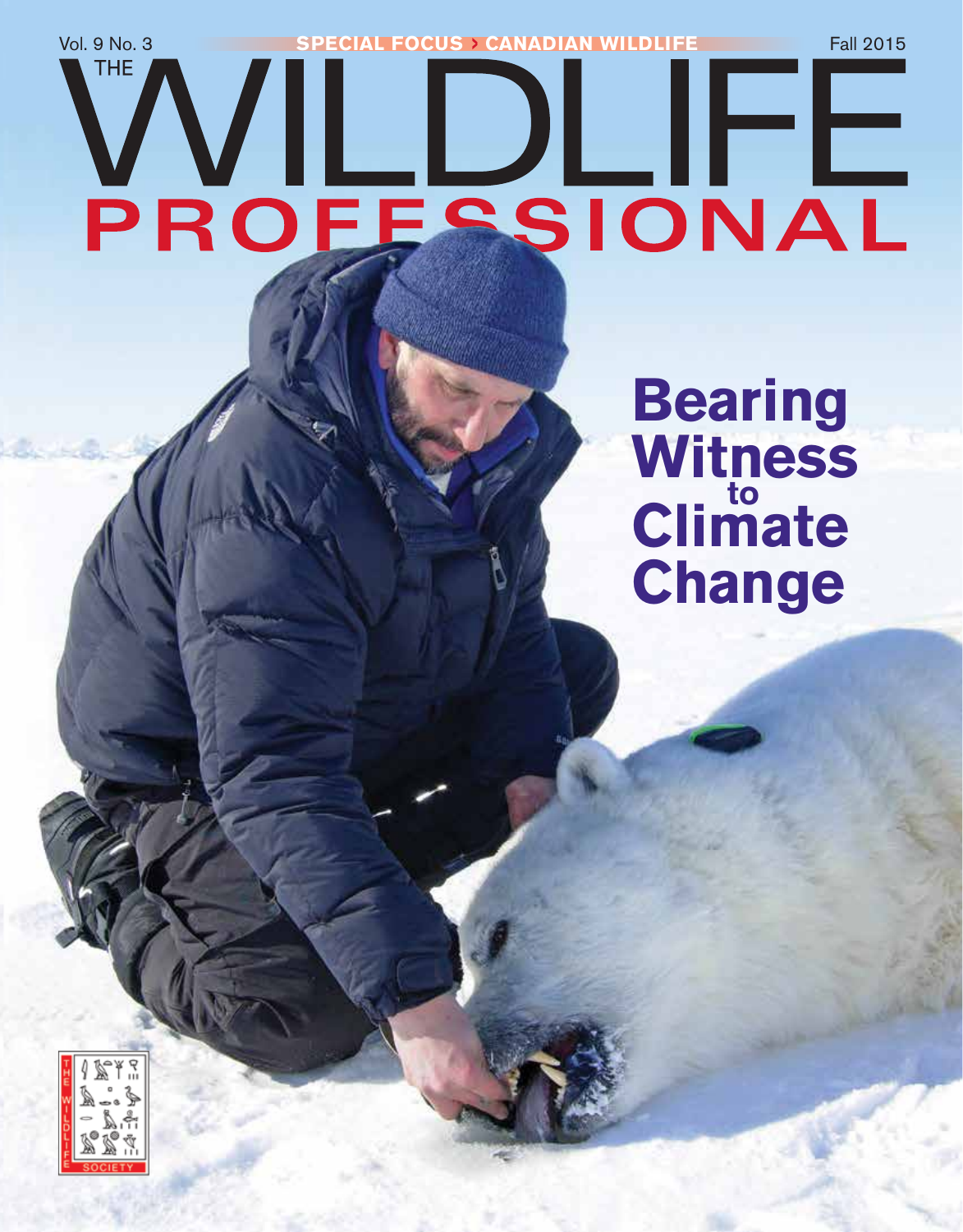

HOW READY ARE WILDLIFE PROFESSIONALS FOR CONVERSATIONS WITH THE PUBLIC?

By H. Bryant White, Zachary Lowe and Samara Trusso

Petroglyphs tens of thousands of years old<br>depict early humans capturing, utilizing a<br>celebrating wild animals through hunting depict early humans capturing, utilizing and celebrating wild animals through hunting and trapping. These rock engravings must have represented events of great cultural significance for early humans to memorialize them on the walls of their dwellings. In the United States today, capturing and utilizing wild animals are still highly valued and important practices that are guided by the principles of sustainability defined in the North American Model of Wildlife Conservation ([Organ 2010](http://www.emwh.org/pdf/conservation/North%20American%20Model%20of%20Wildlife%20Conservation.pdf)).

Despite its many uses for animal damage control, research, restoration, disease monitoring, and fur and meat harvesting, capturing animals in traps is highly controversial and vulnerable to misinformation. Human dimensions studies indicate that the



Missouri Department of Conservation Wildlife Veterinarian Kelly Straka and Resource Assistant Justan Blair check the reflex responses of a chemically immobilized coyote before performing further measurements. The Midwestern coyote was live caught with a cable restraint device.

public knows little about regulated trapping or the impact it has on wildlife populations [\(Organ et al.](http://www.tandfonline.com/doi/full/10.1080/00207233.2015.1019297)  [2015](http://www.tandfonline.com/doi/full/10.1080/00207233.2015.1019297), [D.J. Case and Associates 2009\)](http://www.dnr.state.il.us/ORC/Wildlife/furbearers/Final%20Report%20IL%20Trapping%20Sentiment%20APPROVED%204-10-09.pdf). Many wildlife professionals aren't very familiar either. The most recent data from 2004 revealed that only 142,287 trapping licenses were sold nationally [\(Respon](http://www.fishwildlife.org/files/AFWA-FINAL-TRAPPING-Report.pdf)[sive Management 2005](http://www.fishwildlife.org/files/AFWA-FINAL-TRAPPING-Report.pdf)), a number that has likely remained about the same today. With its low public use compared to popular hunting and fishing methods of take, trapping practices do not receive a lot of emphasis in state game and fish agencies.

As a result, it can be especially challenging when a contentious public issue about trapping comes up. In our experience, wildlife professionals need to periodically revisit how furbearer management impacts wildlife populations and habitats as well

> as human health, safety and property, to ensure its value in wildlife conservation and management is not lost or misunderstood. Such conversations may be difficult when emotions run high. However, being prepared with the facts about scientifically sound practices and knowing how to empathize with the public's perceptions go a long way to dealing with their concerns.

## **Public Perceptions**

Surveys suggest that the public is misinformed and often unaware of even the most basic reasons for trapping. National and state studies show that knowledge about regulated trapping is very limited, with 70 – 80 percent of the U.S. populace indicating they know nothing or very little about it [\(D.J. Case and Associates 2009](http://www.dnr.state.il.us/ORC/Wildlife/furbearers/Final%20Report%20IL%20Trapping%20Sentiment%20APPROVED%204-10-09.pdf)). When no specific reason for trapping is provided as context, 59 percent of respondents across the U.S. disapprove of the practice while only 34 percent approve ([Duda and Young, 1998](http://www.responsivemanagement.com/download/reports/AmericanAttitudes.pdf)).

But approval ratings shift dramatically when even the most basic of information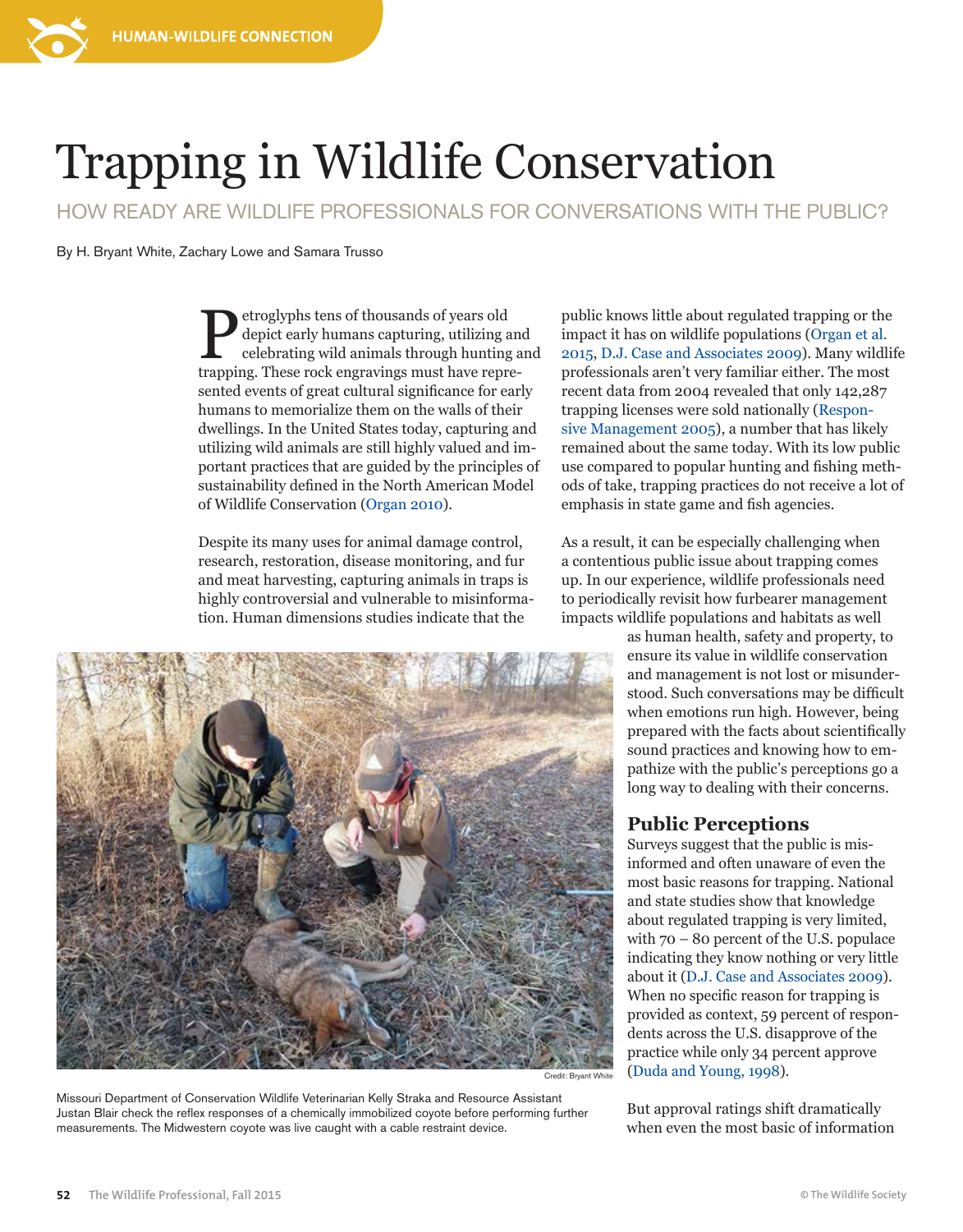is interjected into the process. Nationally, nearly 67 percent of people approve when trapping is conducted for reasons such as a biological study or animal damage and population control. These findings demonstrate that when people have even minimal knowledge about the reasons for trapping, their opinions switch from opposition to support. More recent statewide studies report similar findings ([Responsive Management 2012](http://www.responsivemanagement.com/download/reports/ID_Wildlife_Report.pdf), [Responsive](http://www.wildlife.state.nh.us/hunting/documents/game-management-phone-survey-results.pdf)  [Management 2014](http://www.wildlife.state.nh.us/hunting/documents/game-management-phone-survey-results.pdf)).

Much like hunting, the public's approval rating soars to 80 percent when the purpose of trapping is obtaining meat, whether for human consumption, pet food or animal rendering [\(Responsive](http://www.responsivemanagement.com/download/reports/TrappingFinal.pdf)  [Management 2001](http://www.responsivemanagement.com/download/reports/TrappingFinal.pdf)). However, there are taboos and issues with certain furbearer species such as mink, skunk and coyote being consumed by humans. But other species including beaver, raccoon, muskrat, nutria, opossum and bobcat are considered local delicacies and therefore more accepted in certain regions of the U.S.

Human dimensions surveys and focus groups on trapping also reveal that two of the public's greatest apprehensions about trapping center on animal welfare and selectivity. Common questions include: Can traps avoid or reduce captures of unintended animals? Can captured animals be restrained and released without significant injury and are animals dispatched from lethal traps in a way that is quick and humane?

### **Scientific Support**

Wildlife professionals have made substantial efforts to evaluate these issues scientifically and



improve trapping over the last few decades. In fact, trapping is the only form of consumptive wildlife use that has an international standard by which tools and techniques are evaluated specifically for animal welfare ([International](http://www.iso.org/iso/home/search.htm?qt=10990&sort=rel&type=simple&published=on)  [Organization for Standardization 1999](http://www.iso.org/iso/home/search.htm?qt=10990&sort=rel&type=simple&published=on)).

In 1997, state fish and wildlife agencies, in conjunction with the Association of Fish and Wildlife Agencies, U.S. Department of Agriculture APHIS Wildlife Services, and a number of other organizations embarked on an ambitious plan to advance the science and to develop [best management](http://fishwildlife.org/?section=best_management_practices)  [practices](http://fishwildlife.org/?section=best_management_practices) for the U.S. [\(White, et al. 2010](http://drupal.wildlife.org/documents/twp_archive/Fall%202010.pdf), [White, et](http://www.tandfonline.com/doi/full/10.1080/00207233.2015.1019297)  [al. 2015\)](http://www.tandfonline.com/doi/full/10.1080/00207233.2015.1019297). This best management practices program evaluates both live-restraining and lethal traps

Credit: Jamie McFadden-Hiller

Tim Hiller, carnivorefurbearer coordinator for the Oregon Department of Fish and Wildlife, releases the first kit fox ever captured and radio-marked in the state. The research project, which involved trapping, sought to evaluate resource selection in an area subject to wildfires, energy development and other anthropogenic factors that may affect this sensitive desert canid at the northernmost extent of their distribution.

### **Tips for Holding Public and Professional Trapping Discussions**

Based on the public attitude surveys, focus group analyses and professional communications workshops, three key points sanctioned, scientific and solutions — about the place of trapping in wildlife management have emerged that will help guide discussions with the public, as well as among professionals.

Sanctioned. Regulated trapping is sanctioned by state fish and wildlife agencies. It is critically important for people to know that state agencies manage trapping activities with numerous laws and regulations — including seasons and bag limits. Law officers enforce these, and many states require trapper certification before a license is issued.

Scientific. Regulated trapping is supported by well-established science. Helping the public understand that best management practices founded on scientific research lessens their concerns about inhumane capture and harvesting of animals.

Solutions. Regulated trapping provides direct tangible benefits to society and the natural resources community. Reassuring people that trapping is used to help monitor, protect, manage and restore wildlife and habitats as well as reduce localized disease outbreaks helps reduce misconceptions. In many cases, regulated trapping also provides an important balance between wildlife and people.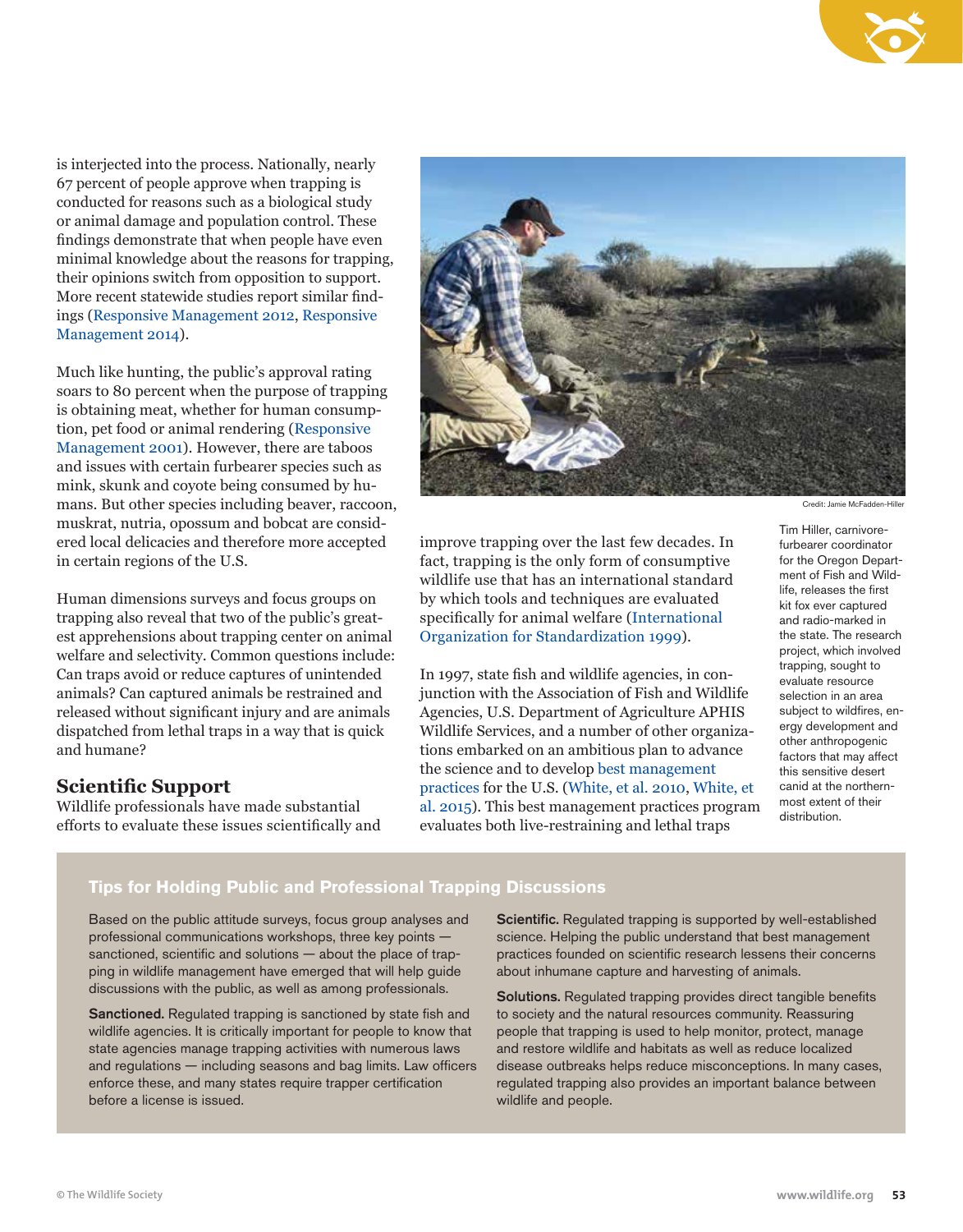



Courtesy of Association of Fish and Wildlife Agencie

This line drawing by Joe Goodman shows a coyote, a frequently trapped furbearer in the U.S. The drawing appeared on the cover of the Eastern Coyote Best Management Practice published in 2003 by AFWA. Today, 21 species-specific guides on best management practices are available on AFWA's website.

### **Opportunities to Learn More**

The Max McGraw Wildlife Foundation and AFWA have formed a cooperative partnership to provide professional development opportunities focused on trapping for wildlife professionals employed by state, federal and tribal agencies as well as by academic institutions. Their goal is to ensure that wildlife professionals have the tools they need to effectively discuss regulated trapping and its positive impact on wildlife conservation.

Both a Fur Management School and Trapping Matters Workshop are being hosted regionally across the U.S. in 2015-16. The four-day Fur Management School covers topics such as best management practices, trapping techniques, regulations, and furbearer ecology, management and utilization as well as effective communication techniques and strategies. The shorter, one-day Trapping Matters Workshops focus on best management practices in harvesting furbearers and specific communication skills needed to engage in informed conversations about regulated trapping, furbearer ecology, and trapping in the conservation of wildlife resources. For more information, contact Zachary Lowe at zach@clft.org.

In addition, a workshop — which will also be offered at the [TWS](http://www.twsconference.org)  22<sup>nd</sup> Annual Conference in Winnipeg on Saturday, Oct. 17, 2015 includes a detailed review of the human dimensions research and will teach attendees how to communicate effectively about all of these topics. Interested individuals can register for the workshop on the [TWS Annual Conference website.](http://www.twsconference.org)

based on five criteria: animal welfare, selectivity, safety, efficiency and practicality. These practices have improved trapping standards, policies and the ability for U.S. trappers to engage in international trade ([White et al. 2015\)](http://www.tandfonline.com/doi/full/10.1080/00207233.2015.1019297). Twenty-one speciesspecific trapping best practices are now available on the AFWA website.

### **Getting Informed**

An abundance of information and support for trapping in the wildlife profession already exists in the form of position statements, written policies and defined management protocols. The Wildlife Society's [standing position statement](http://wildlife.org/wp-content/uploads/2015/04/SP_TrapsTrappingandFurbearerManagement1.pdf) supports regulated trapping and provides background information to help inform members. Other professional groups such as the [American Association of Wildlife Veteri](http://www.aawv.net/)[narians,](http://www.aawv.net/) [American Veterinary Medical Association](https://www.avma.org/KB/Policies/Pages/Trapping-and-Steel-jawed-Leghold-Traps.aspx), and [AFWA](http://www.fishwildlife.org) also support trapping practices.

### **Using the Right Information**

As wildlife professionals, we first need to understand the public's viewpoint on trapping and then empathize with them. Two feelings that clearly emerged from human dimensions studies are that the public cares deeply about America's wildlife resources and that they do not take killing of animals lightly ([Responsive Management 2001\)](http://www.responsivemanagement.com/download/reports/TrappingFinal.pdf), both of which are shared with our profession.

When it comes to caring about wildlife, the public finds comfort and acceptance in knowing that trapping activities are highly regulated. Using the term "regulated trapping" whenever possible helps respond to these concerns. Letting people know that state conservation agencies regulate trapping to promote the most humane capture of wildlife by requiring frequent — and in most states daily — trap check intervals, restricting trap sizes and sets that may endanger pets and the public, and prohibiting certain types of traps helps the public to better understand and accept trapping. Providing assurance that trapping laws are enforced and that regulated trapping seasons occur during the times of year when young are no longer dependent on parents also is helpful.

Another way to ease disapproval of trapping is to make people aware that regulated trapping can be used to benefit wildlife through research or restoration projects. Studies show that such uses receive a 76 percent approval rating [\(Responsive Management](http://www.responsivemanagement.com/download/reports/TrappingFinal.pdf)  [2001](http://www.responsivemanagement.com/download/reports/TrappingFinal.pdf), [D.J. Case and Associates 2009\)](http://www.dnr.state.il.us/ORC/Wildlife/furbearers/Final%20Report%20IL%20Trapping%20Sentiment%20APPROVED%204-10-09.pdf). It is important to assure the public that regulated trapping does not